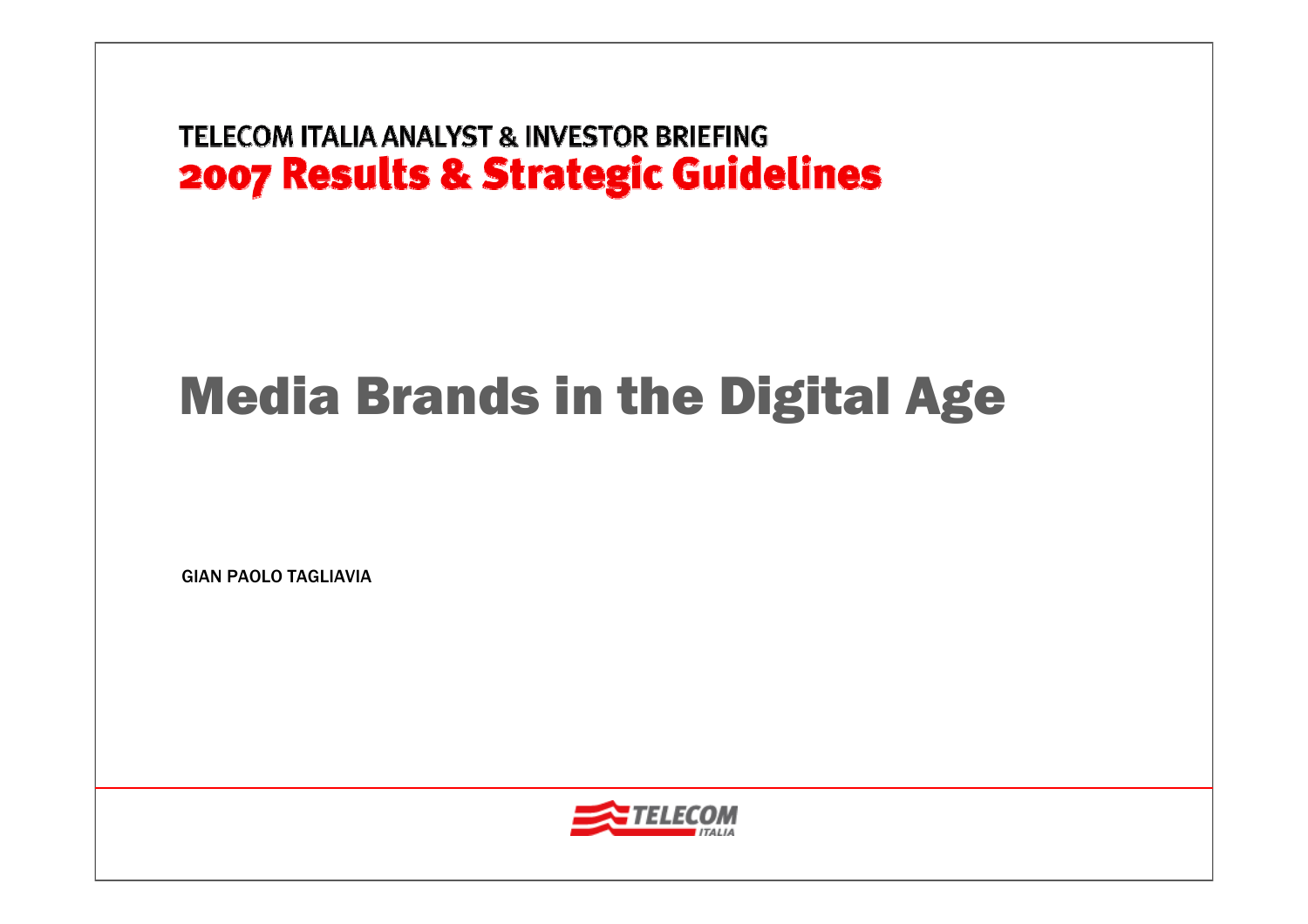MEDIA BRANDS IN THE DIGITAL AGE

# Safe Harbour

This presentation contains statements that constitute forward-looking statements within the meaning of the Private Securities Litigation Reform Act of 1995. These statements appear in a number of places in this presentation and include statements regarding the intent, belief or current expectations of the Company with respect to the customer base, estimates regarding future growth in the different business lines and the global business, market share, financial results and other aspects of the Company's activities and strategies.

Such forward looking statements are not guarantees of future performance and involve risks and uncertainties, and actual results may differ materially from those in the forward looking statements as a result of various factors.

Analysts and investors are cautioned not to place undue reliance on those forward looking statements, which speak only as of the date of this presentation. Telecom Italia Spa undertakes no obligation to release publicly the results of any revisions to these forward looking statements which may be made to reflect events and circumstances after the date of this presentation, including, without limitation, changes in Telecom Italia Spa business or acquisition strategy or to reflect the occurrence of unanticipated events. Analysts and investors are encouraged to consult the Company's Annual Report on Form 20-F as well as periodic filings made on Form 6-K, which are on file with the United States Securities and Exchange Commission , which set out certain factors that could cause actual results to be materially different from the forward-looking statements contained herein.

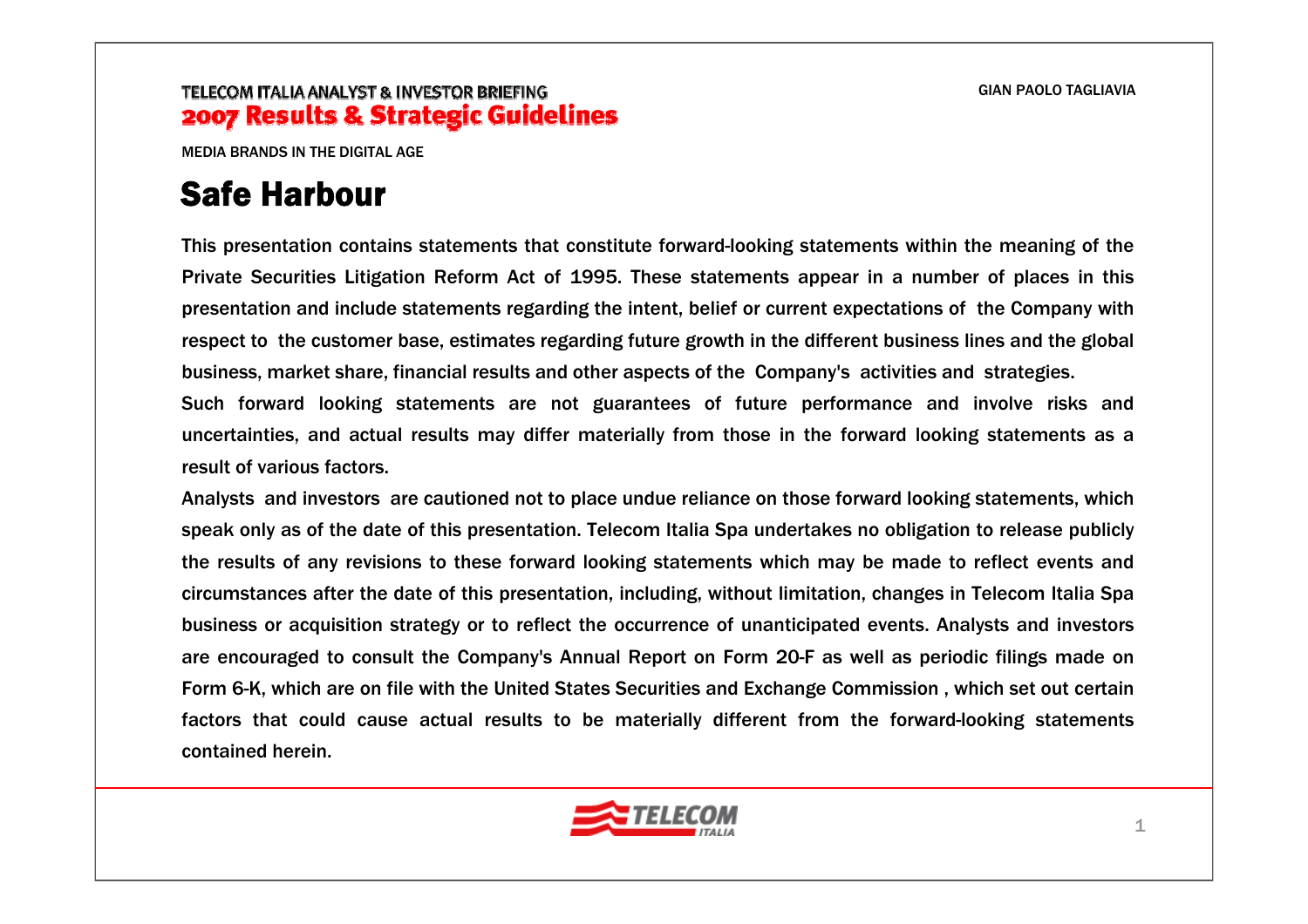GIAN PAOLO TAGLIAVIA

TELECOM

### TELECOM ITALIA ANALYST & INVESTOR BRIEFING 2007 Results & Strategic Guidelines

MEDIA BRANDS IN THE DIGITAL AGE

### TI Media revenue trends



*\* Net of eliminations/ adjustments*

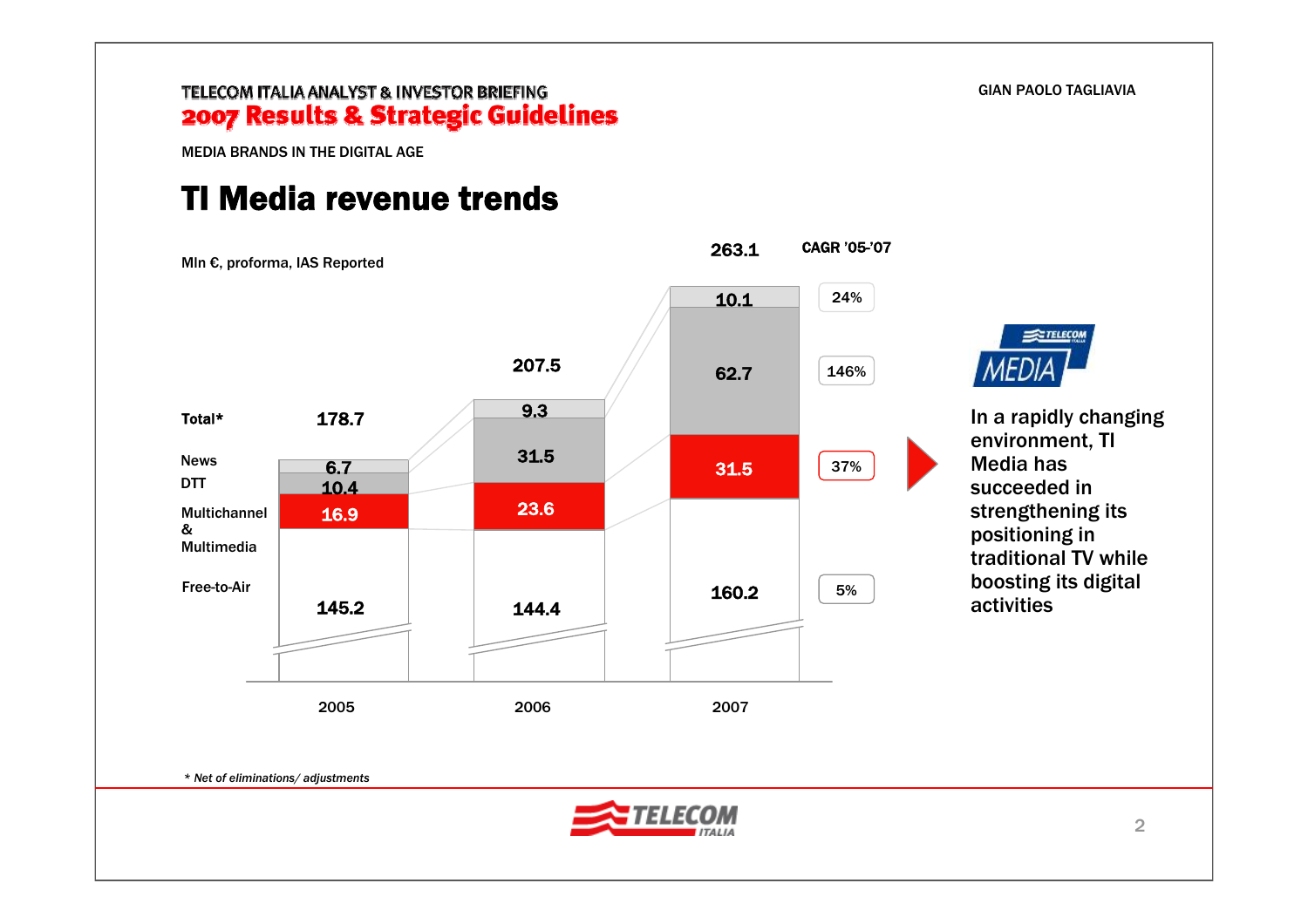#### GIAN PAOLO TAGLIAVIA

#### TELECOM ITALIA ANALYST & INVESTOR BRIEFING 2007 Results & Strategic Guidelines

MEDIA BRANDS IN THE DIGITAL AGE

### TV Brands outlook

The digital revolution has led to two major changes in the TV environment:



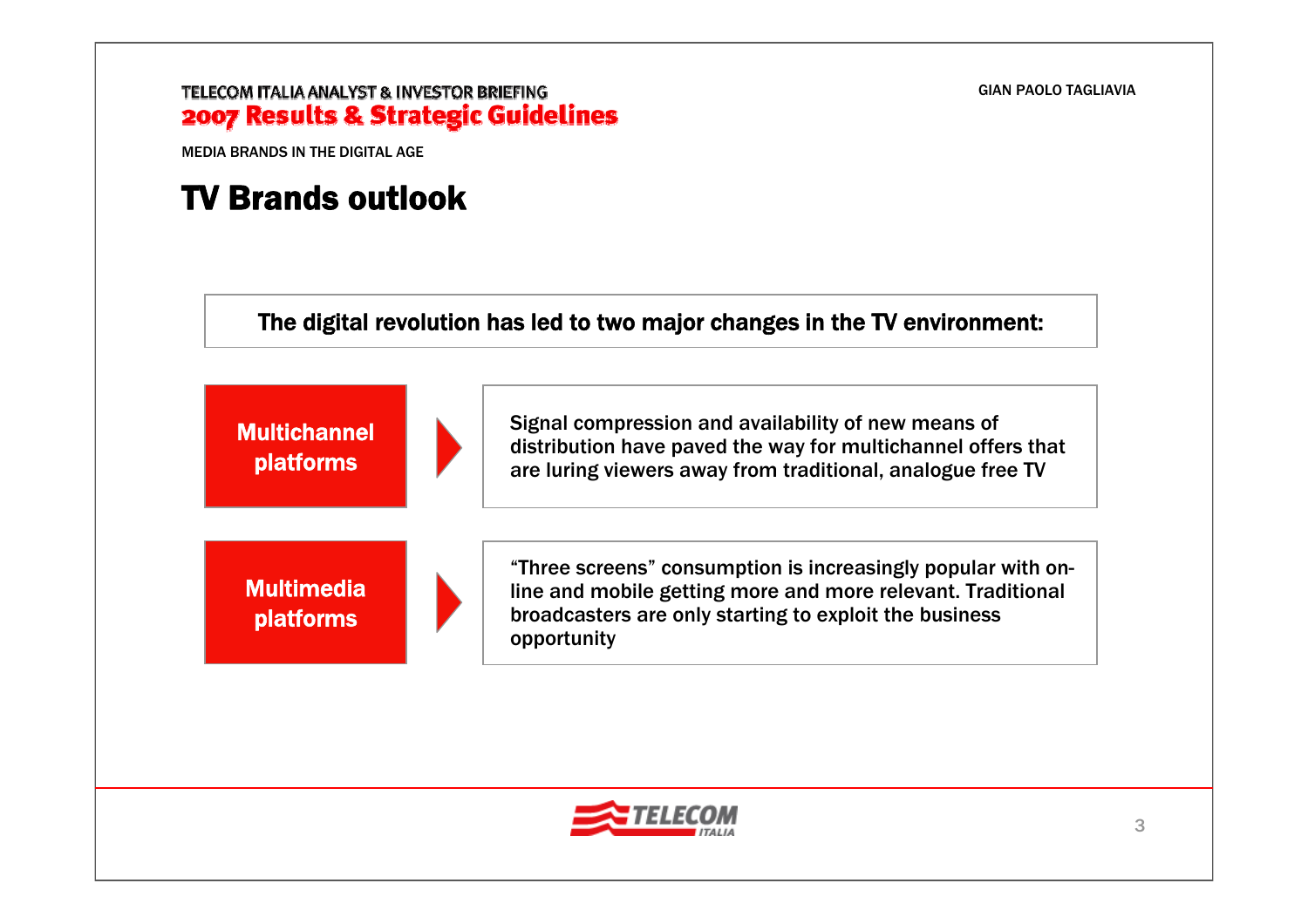MEDIA BRANDS IN THE DIGITAL AGE

### TI Media's Multichannel and Multimedia network

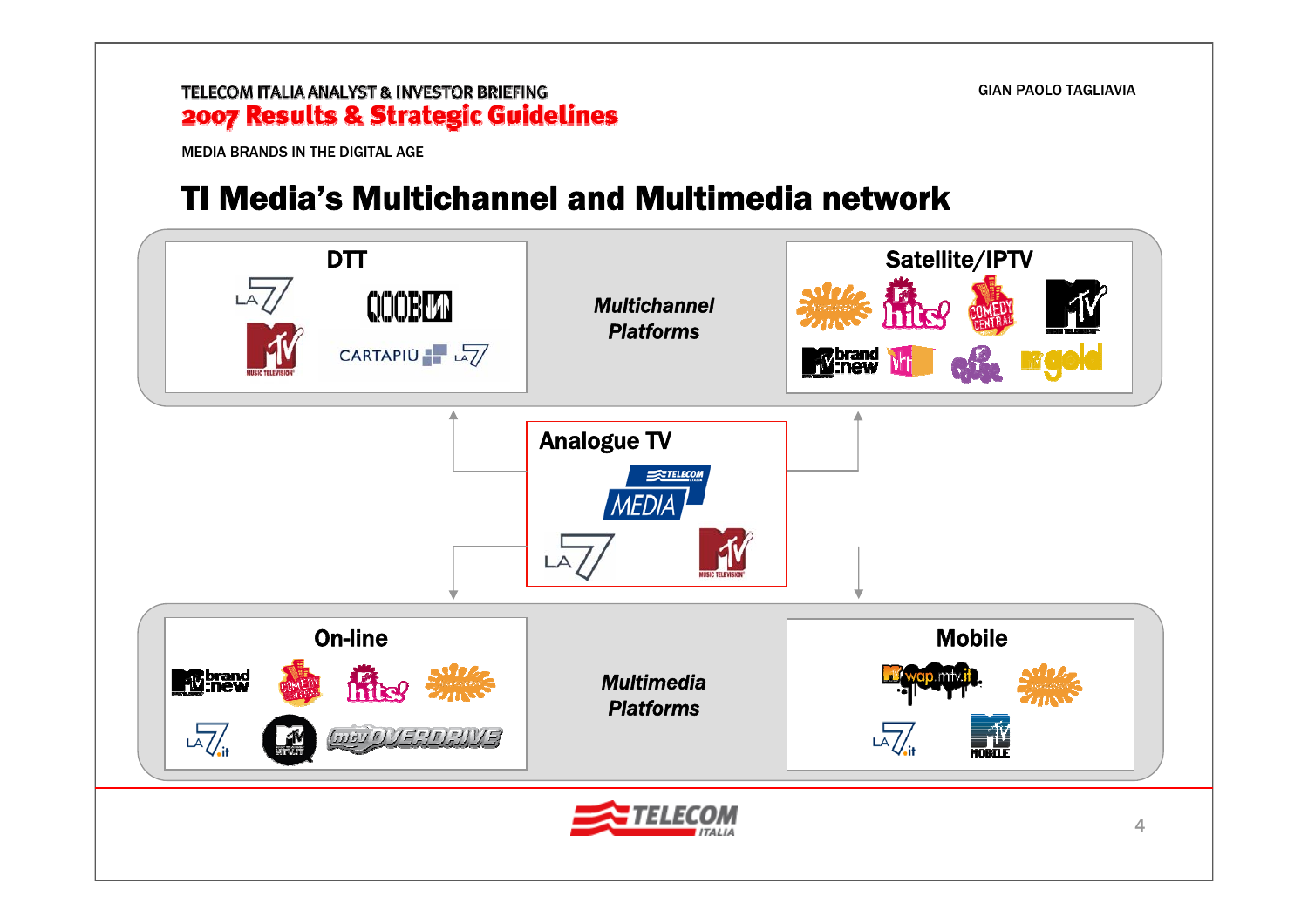MEDIA BRANDS IN THE DIGITAL AGE

### Multichannel is changing TV consumption and revenue model

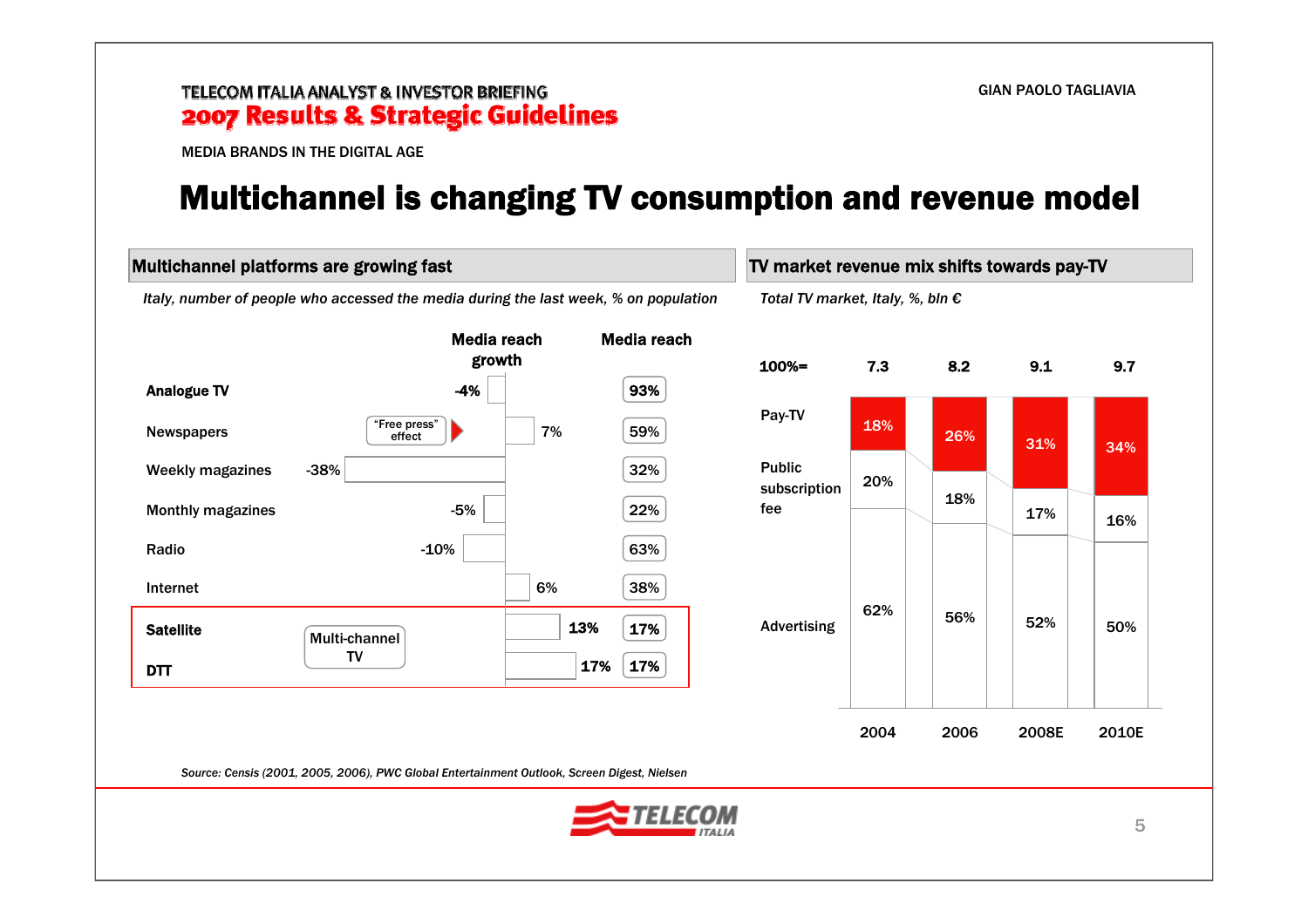MEDIA BRANDS IN THE DIGITAL AGE

### Brands and content must establish meaningful relationship with the audience



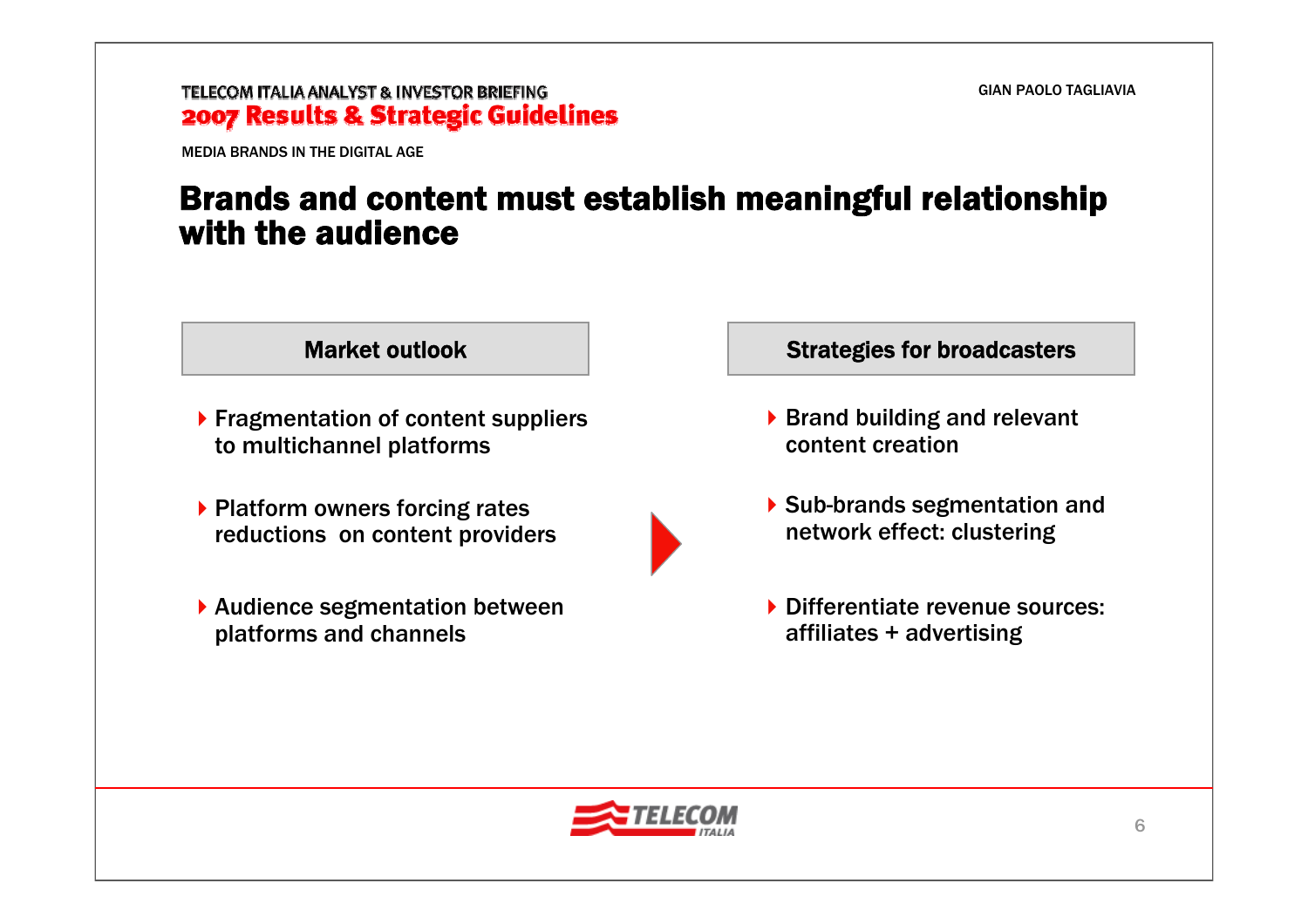MEDIA BRANDS IN THE DIGITAL AGE

### Clustering and revenue differentiation are a must for TV Brands in a multichannel environment

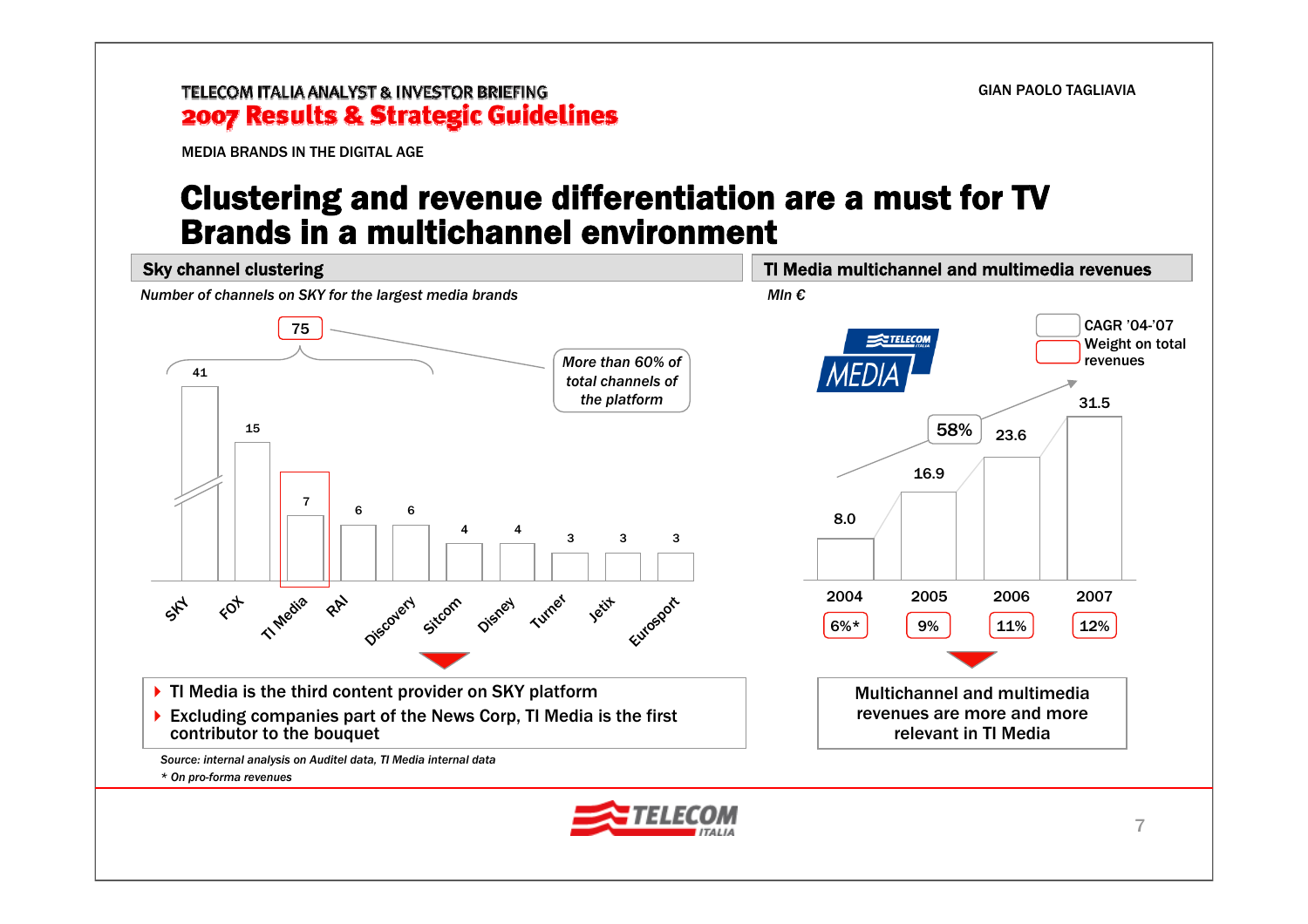MEDIA BRANDS IN THE DIGITAL AGE

### Multimedia: balancing opportunities in on-line distribution

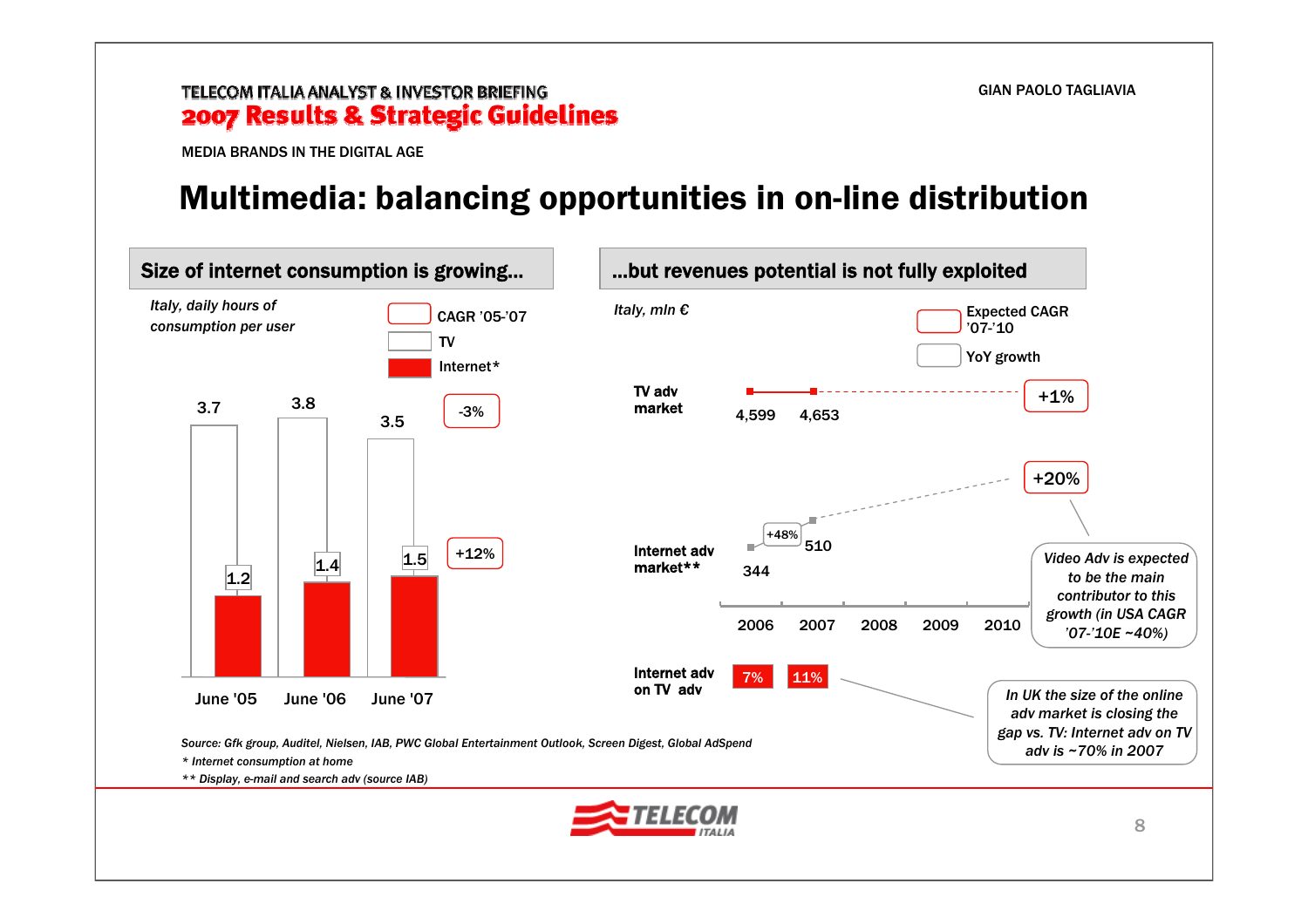MEDIA BRANDS IN THE DIGITAL AGE

# Brand and contents in a windowing strategy

- In an extremely fragmented environment, consumers go for the brands and contents they already know
- Windowing allows content providers to maximize content value exploitation.

Examples of this strategy implemented by  $MEDAA$  are:



- ▶ The on-line window will become increasingly important as:
	- ▶ Connectivity will be available to a greater percentage of the population
	- ▶ Connectivity to TV sets develops
	- ▶ On-line video-advertising market grows

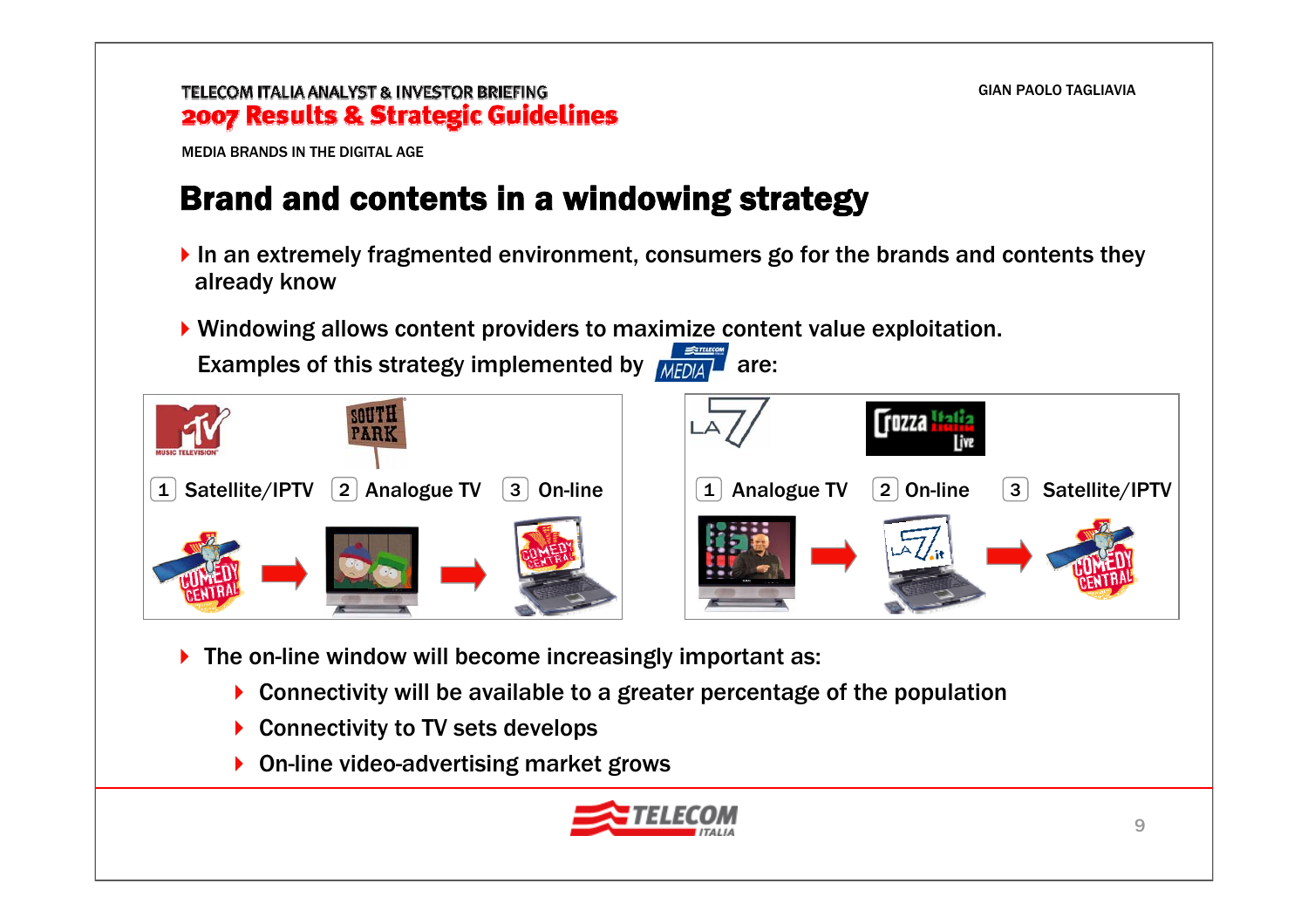#### GIAN PAOLO TAGLIAVIA

#### TELECOM ITALIA ANALYST & INVESTOR BRIEFING 2007 Results & Strategic Guidelines

MEDIA BRANDS IN THE DIGITAL AGE

### Mobile offers a great opportunity to Media Brands

Mobile guarantees:  $\blacktriangleright$  full penetration an established business model with

increasing revenues in branded services and content



 $T = TELCO$ will launch<sup>\*</sup> MTV Mobile with  $\blacktriangleright$  if  $M$  : a new offer leveraging on its most popular brand (MTV) and its relationship with a very well defined target audience